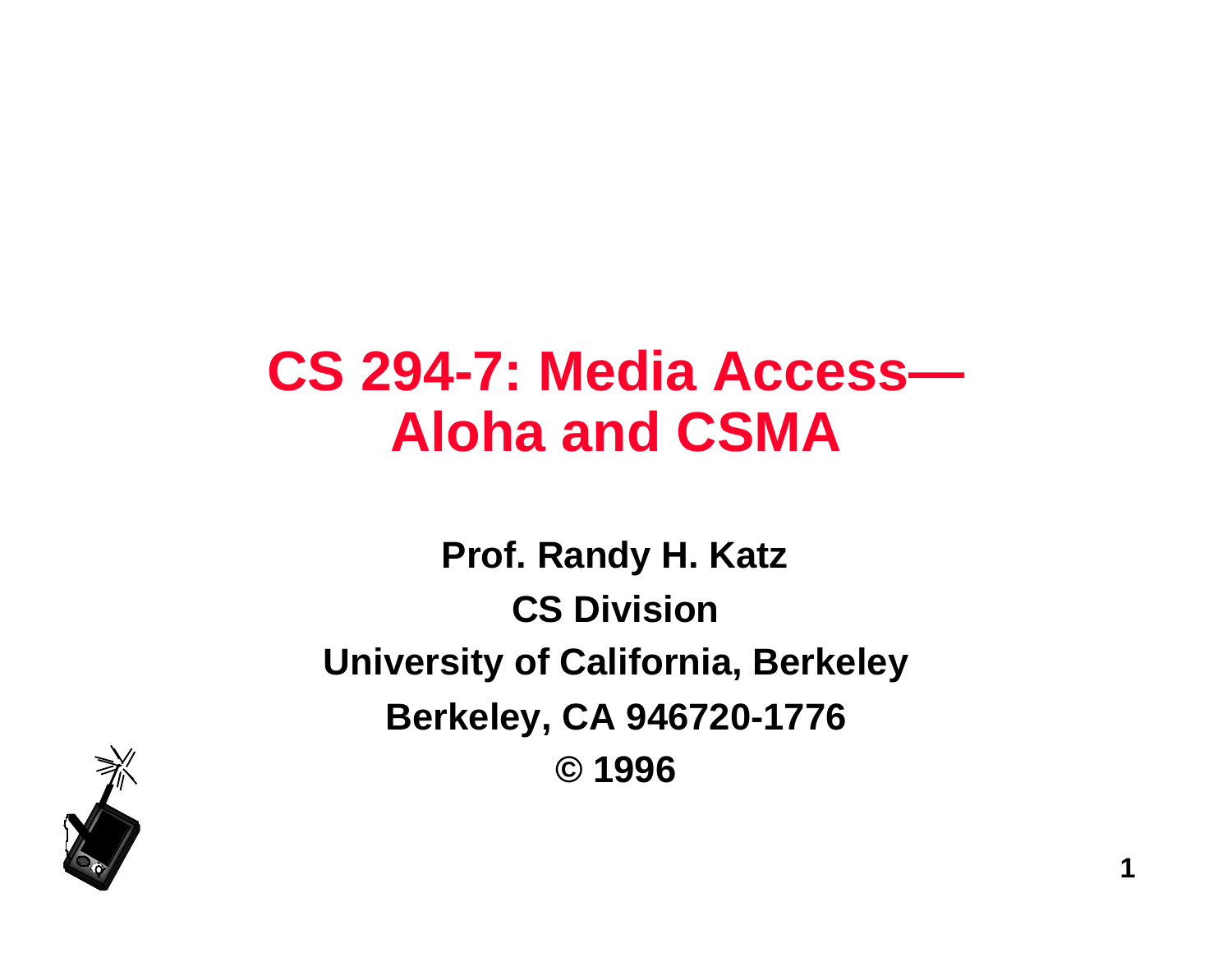## **Media Access**

- **Aloha**
	- **Transmit when desired**
	- **Positive ACK from receiver on independent link**
	- **Back off and retransmit if timeout**
	- **Slotted scheme reduces chance of collision**
	- **Aka "random access channel"**
- **Carrier Sense/Multiple Access (CSMA)**
	- **Listen before transmit**
	- **Back off and retransmit if collision detected**
- **Inhibit Sense/Multiple Access**
	- **Base station transmits busy tone**
	- **Transmit when not busy**
	- **Back off and retransmit if collision**
	- **Aka Digital Sense Multiple Access (DSMA)**

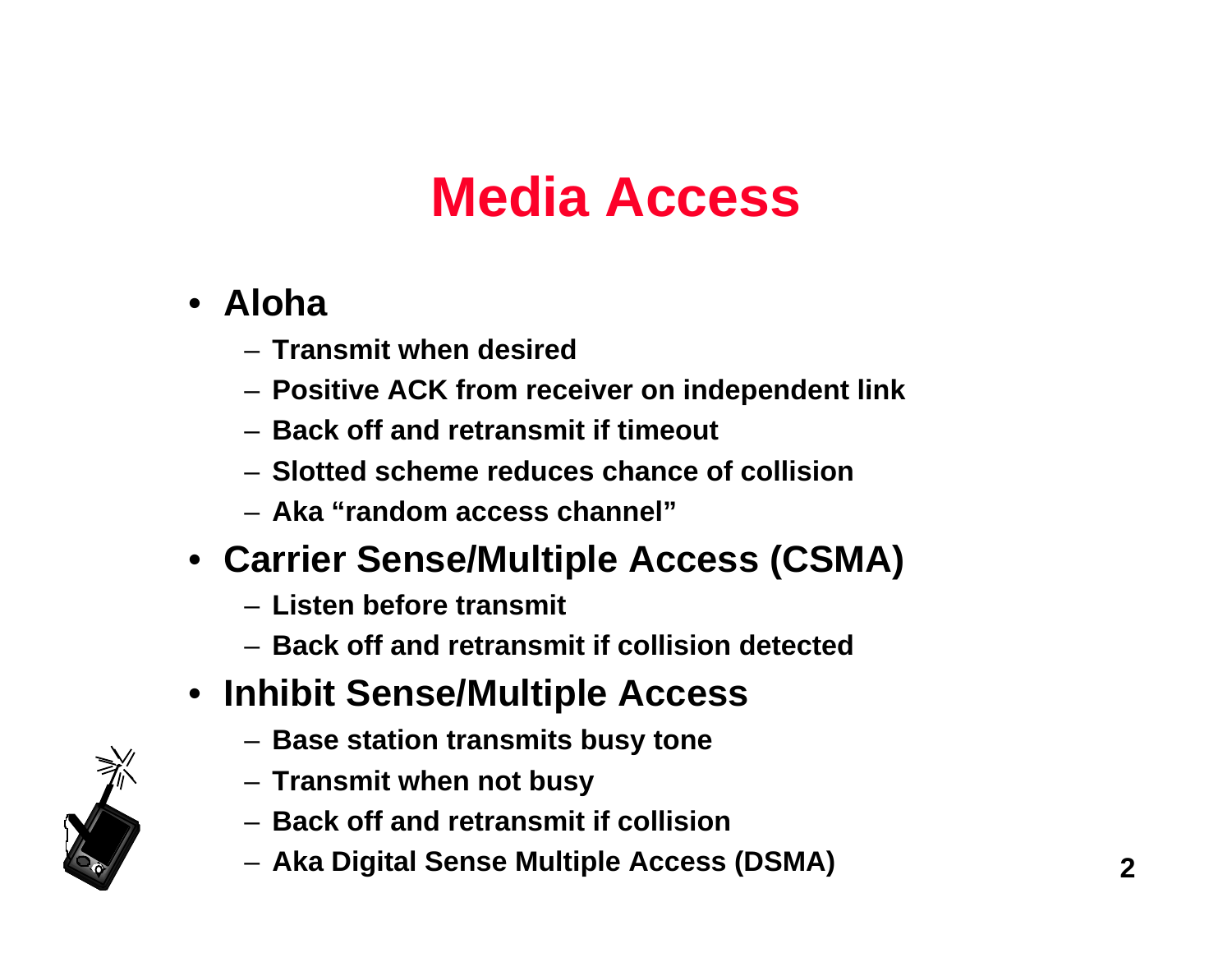#### **Media Access**

#### • **Hidden Terminals**

- **Cannot hear each other**
- **Adds complexity to carrier sense methods**
- **Renders carrier detection techniques ineffective**
- **Near-Far Problem**
	- **Near-by terminal over powers signal from the far-away terminal**
	- **Unfair access to channel: "Capture" effect**



**Hidden terminal disrupts the communications**





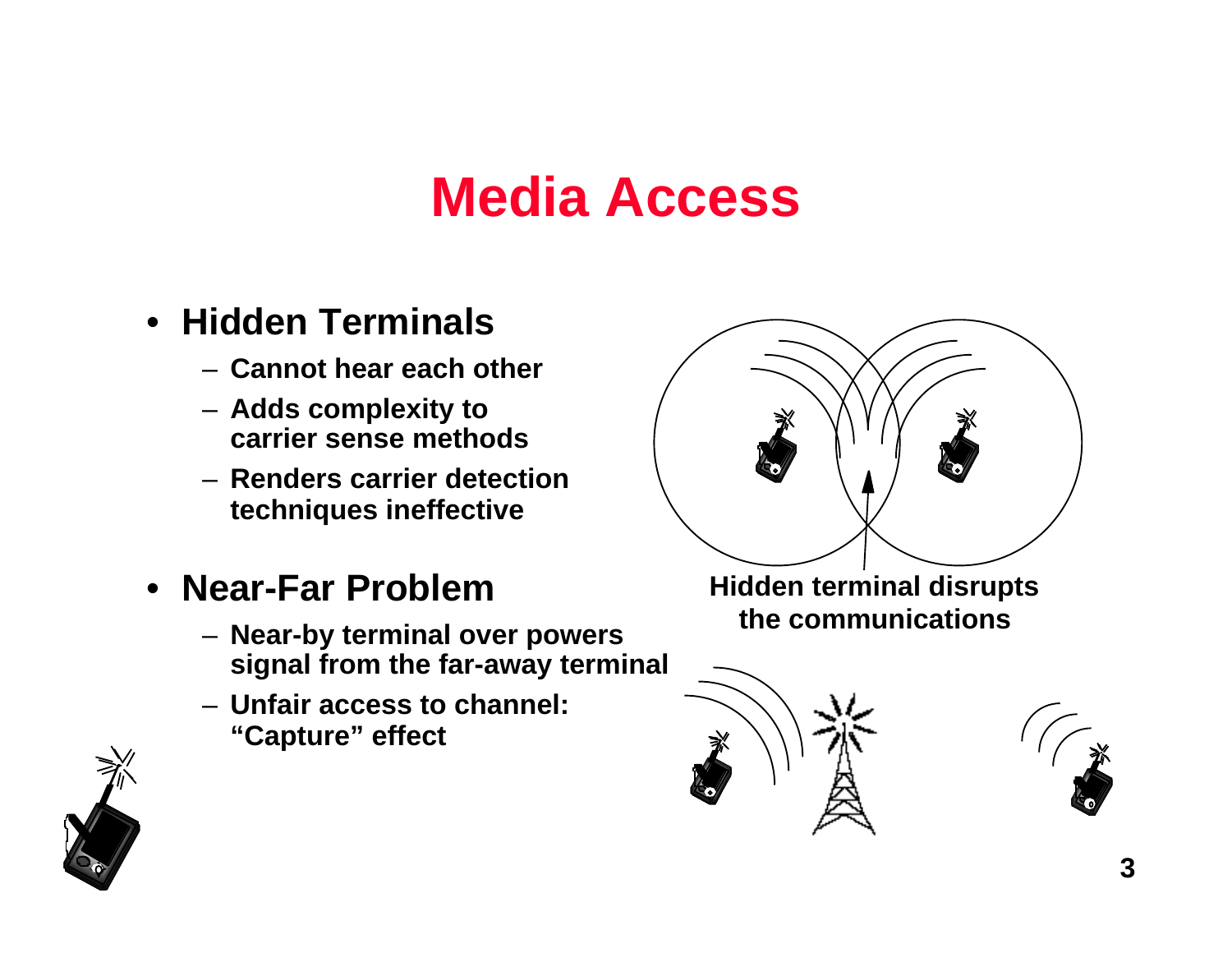#### **Media Access**

**Satellite Systems—TDMA. CDMA Cellular Systems—TDMA, CDMA WLANs w/ Base Stations—SS Packet radio/ad hoc networks no base station infrastructure**

**Demand Assigned Multiple Access (DAMA) request channel**

**Steady traffic: static assignment Slowly varying traffic: demand assignment**



**"Multi-Access Problem"**

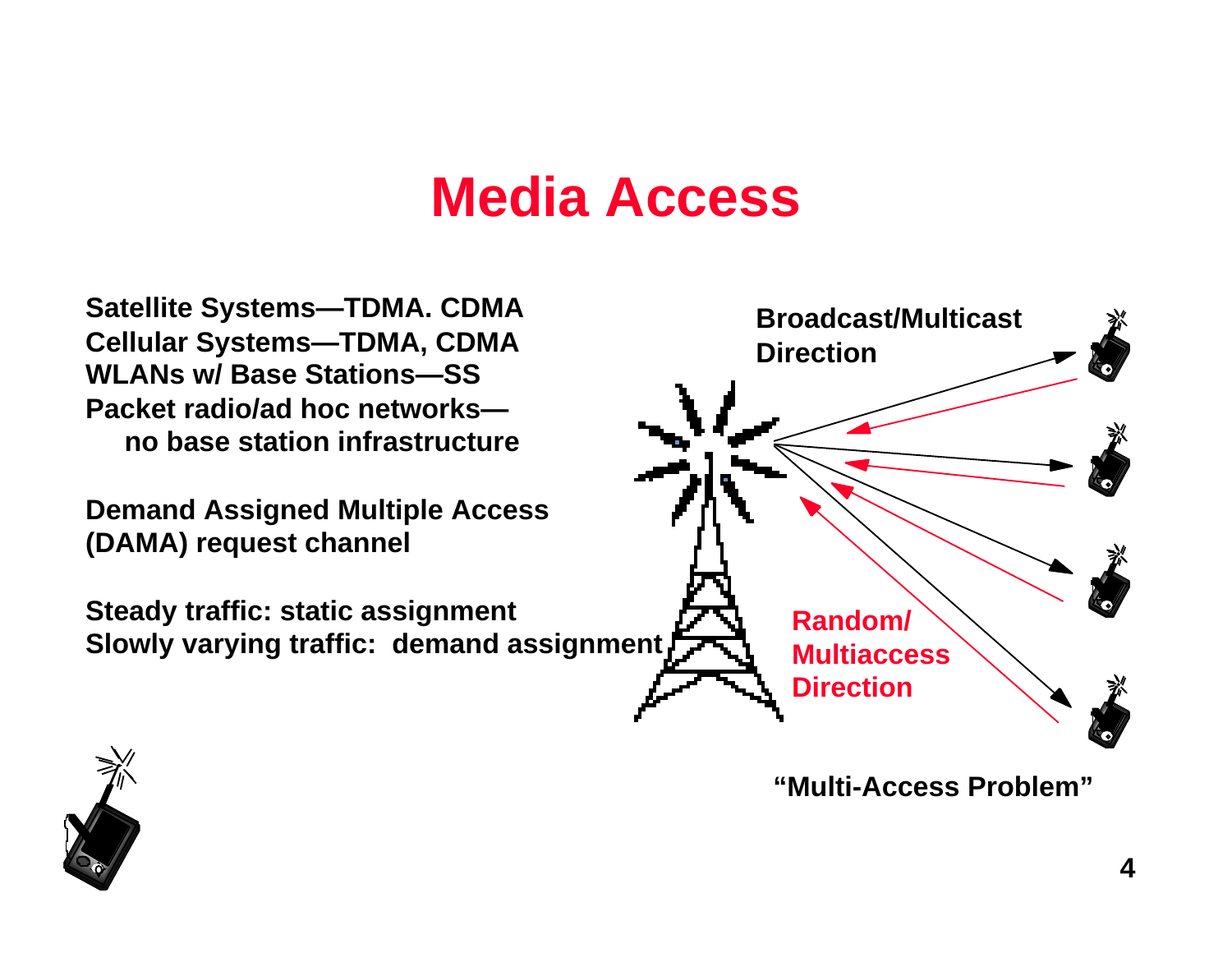#### **Aloha Channels**



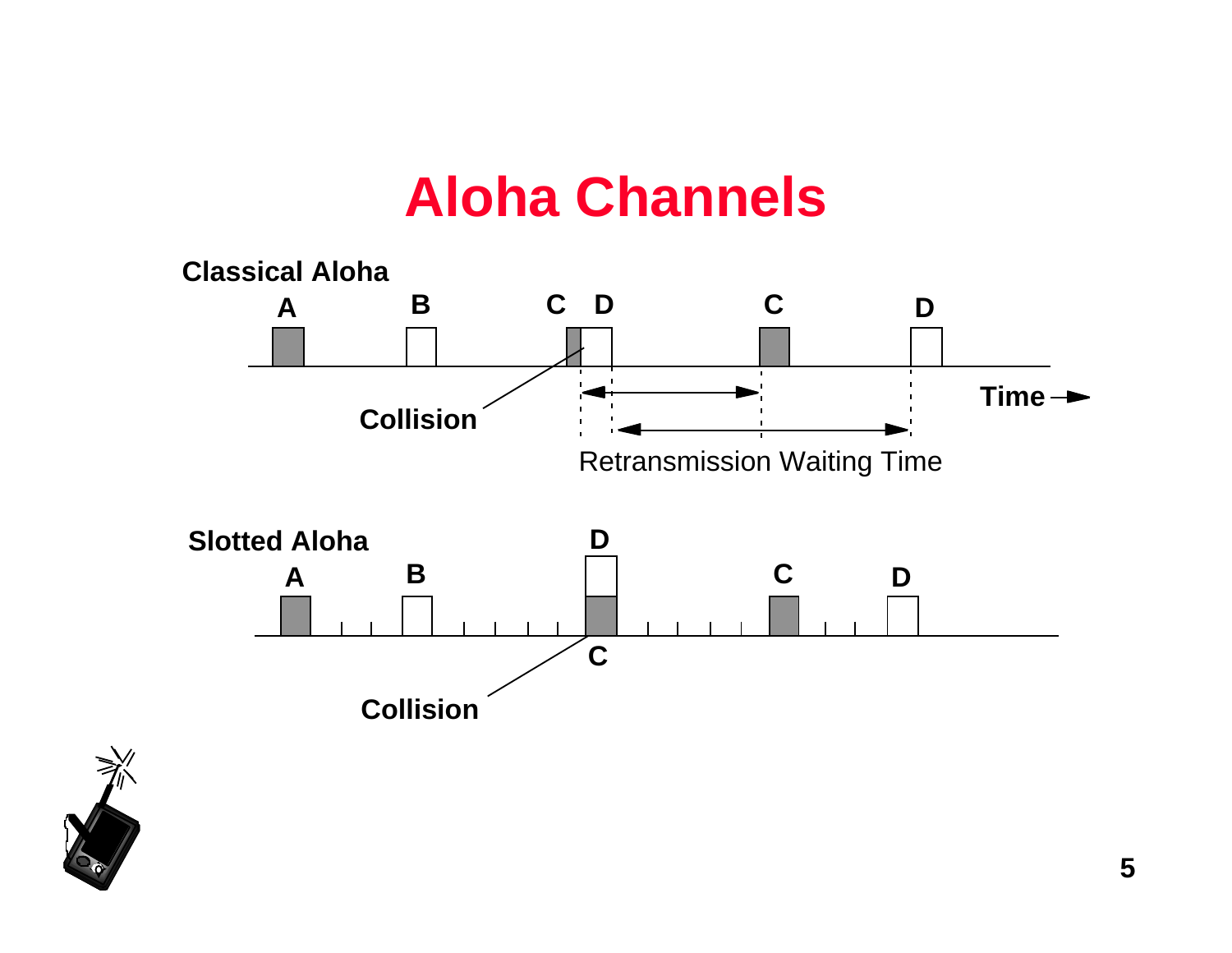# **Aloha Channel Utilization**

**Channel utilization:**  $\rho = \lambda T$ 

**= Total time sending original packets/total time**

**User initiated packets per second:** 

**Packet transmission time: T**

**Packets per second, including retransmissions:**  $\lambda'$  **(** $\lambda' > \lambda$ **)** 

**Probability of n packets originating in a second (Poisson):**   $P(n) = \lambda^{n} e^{-\lambda^{n}} / n!$ 

**Probability of no packets in time duration t:** 

 $[{\bf P}({\bf n}={\bf 0})]^t={\bf e}^{-\lambda^2 t}$ 

**If packet is to be sent at time t<sup>0</sup> , there can be no transmission at times (upto) t<sup>0</sup> ± T: [P(n=0)]2T = e- ' 2T**

**Fraction of retransmitted packets:**  $R = 1 - e^{-\lambda^2}$  **2T** 

 $\lambda = \lambda'$  [1 - R] =  $\lambda$  e<sup>- $\lambda'$  2T</sup>

$$
\rho = \lambda \mathbf{T} = \lambda' \mathbf{T} e^{-\lambda' 2\mathbf{T}}
$$

**Mean # of retransmissions**  $N = 1 + R + R^2 + R^3 + ... = 1/(1 - R) = e^{-\lambda^2 2T}$ 

 $\rho = (Log_e N)/2N$ , reaches its maximum value at  $1/2e = 0.184$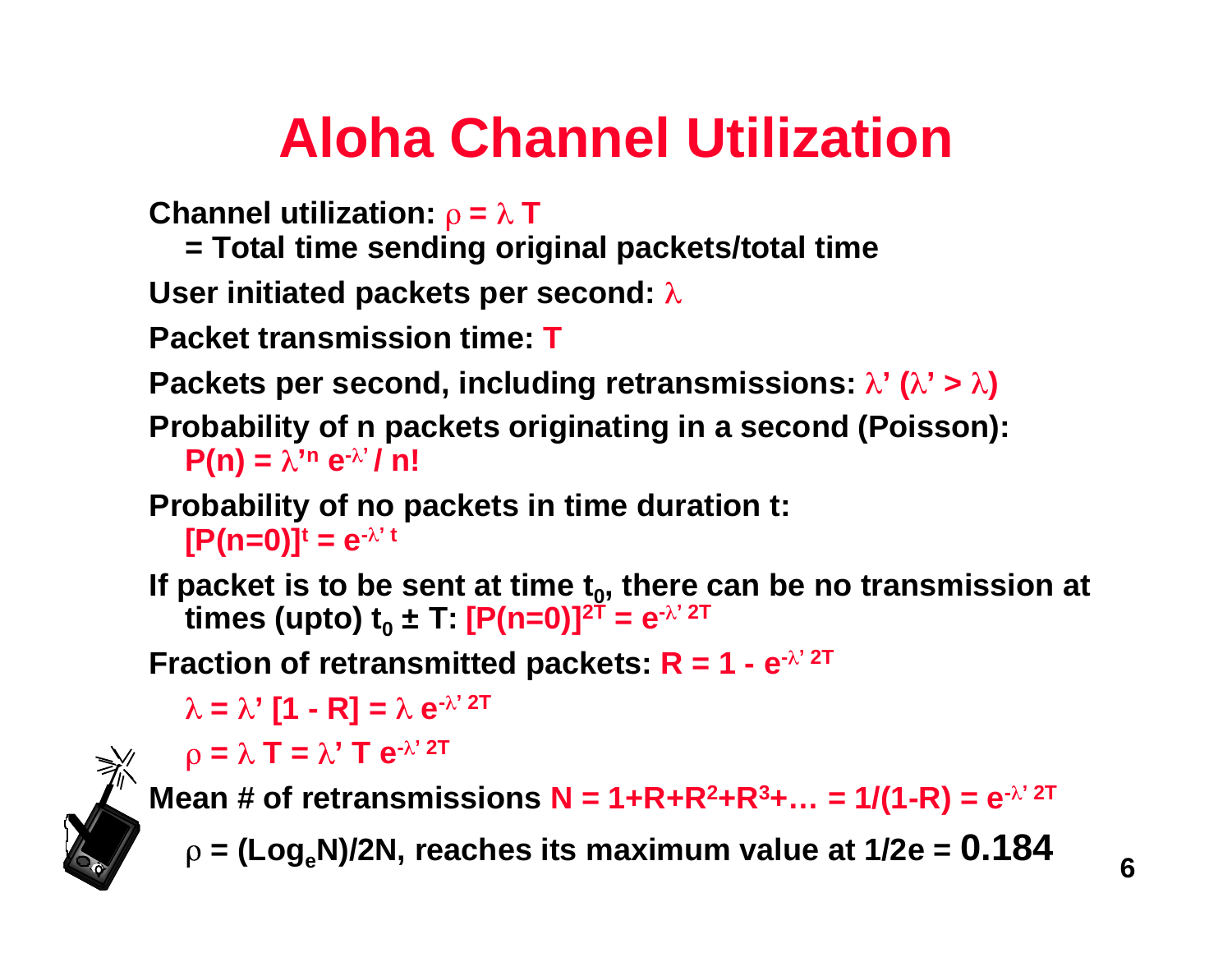### **Aloha Channel Utilization**



**7**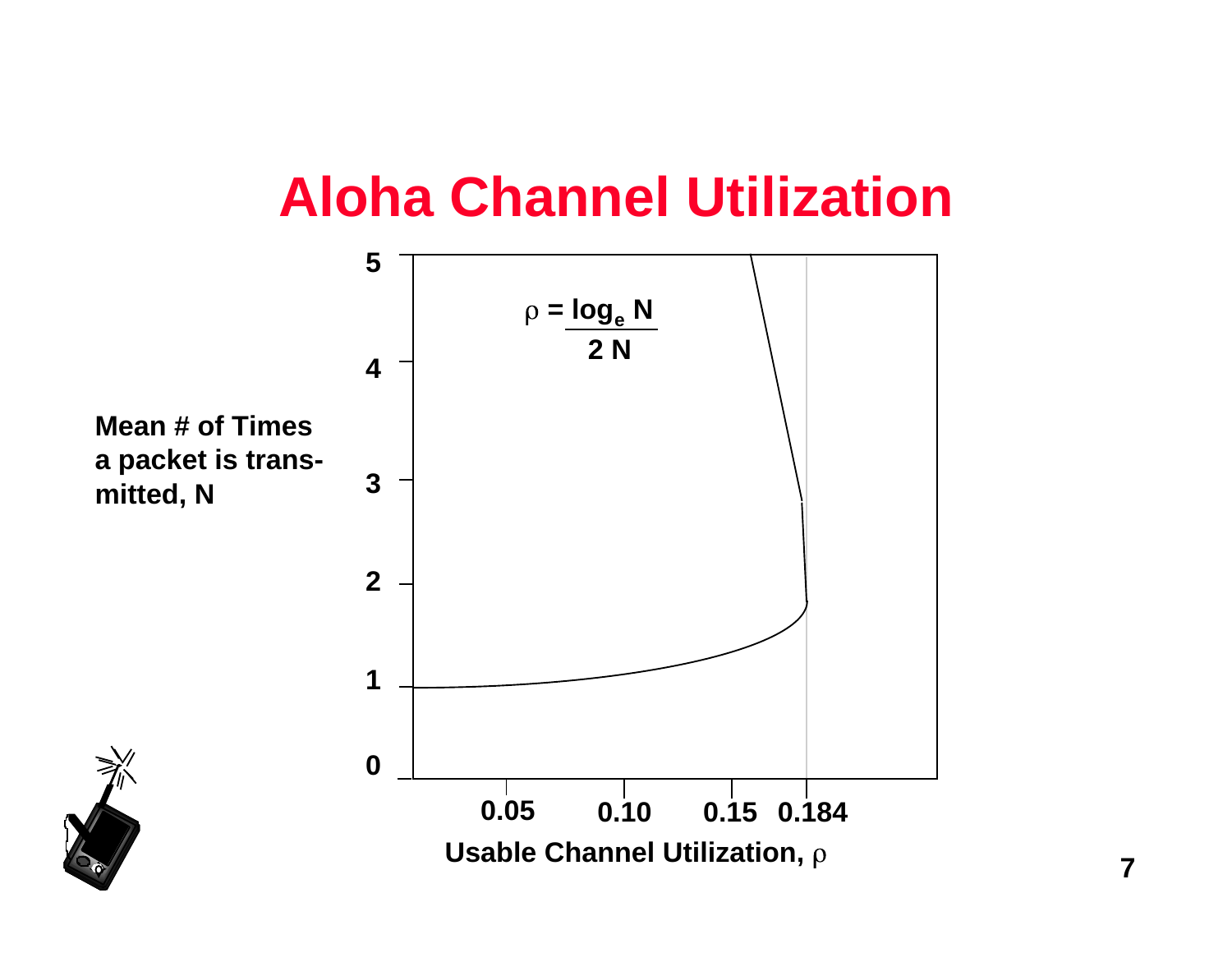# **Slotted Aloha Channel Utilization**

```
Channel utilization: \rho = \lambda T
```
**Packets per second:** 

**Packet transmission time: T**

**Packets per second, including retransmissions: '**

**Probability of n packets originating in a second (Poisson):**   $P(n) = \lambda^{n} e^{-\lambda^{n}} / n!$ 

**Probability of no packets in time duration t:**   $[{\bf P}({\bf n}={\bf 0})]^t={\bf e}^{-\lambda^2 t}$ 

**Fraction of retransmitted packets:**  $R = 1 - e^{-\lambda T}$ 

 $\lambda = \lambda'$  [1 - **R**] =  $\lambda$  **e**<sup>- $\lambda'$  T</sup>

 $\rho = \lambda T = \lambda' T e^{-\lambda' T}$ 

**Mean # of retransmissions**  $N = 1 + R + R^2 + R^3 + ... = 1/(1 - R) = e^{-\lambda T}$ 

 $\rho = (Log_e N)/N$ , reaches its maximum value at  $1/e = 0.362$ 

**Utilization can be improved (but mean delay is increased) by using packet reservation schemes (up to 0.80!)**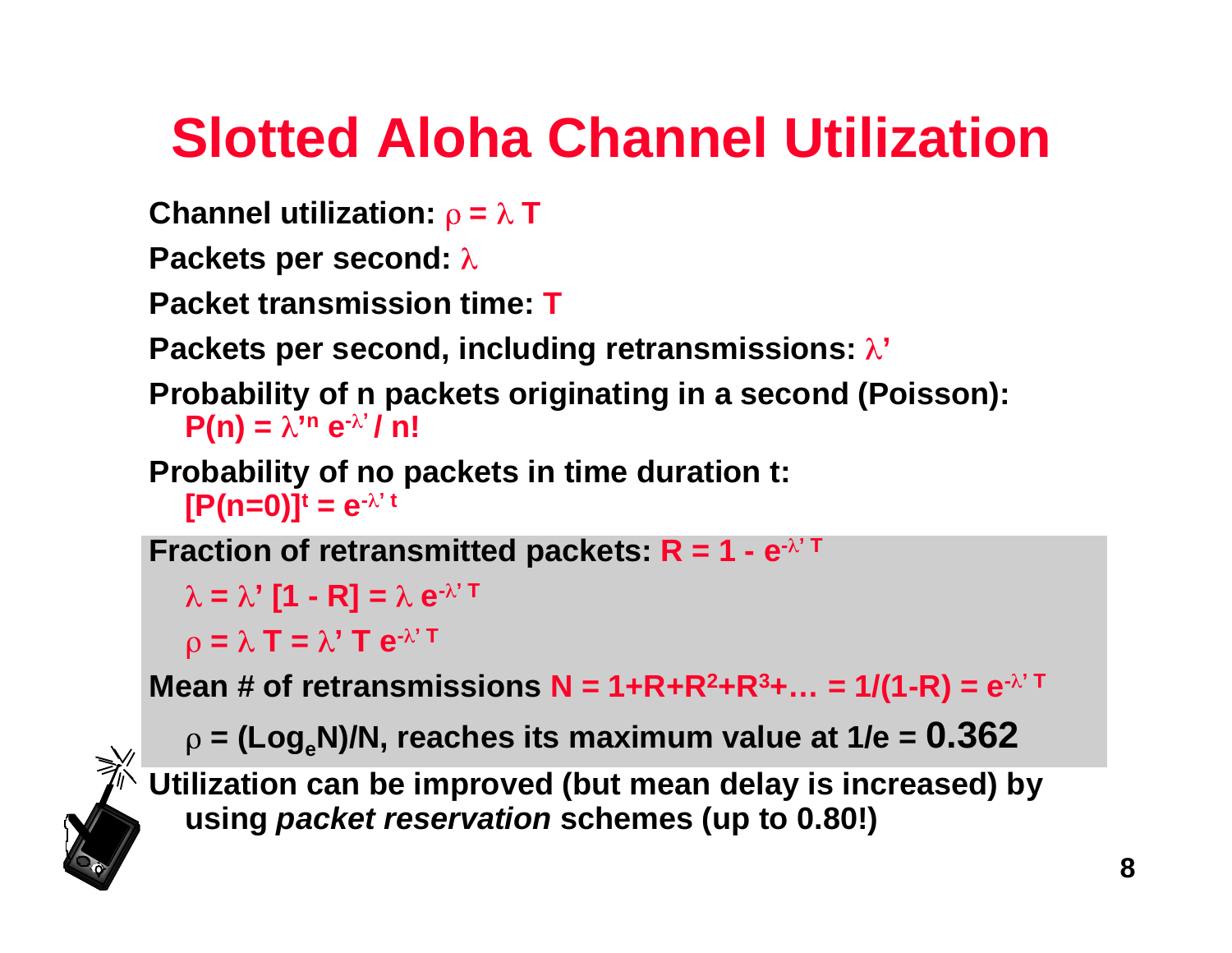### **Slotted Aloha Channel Utilization**

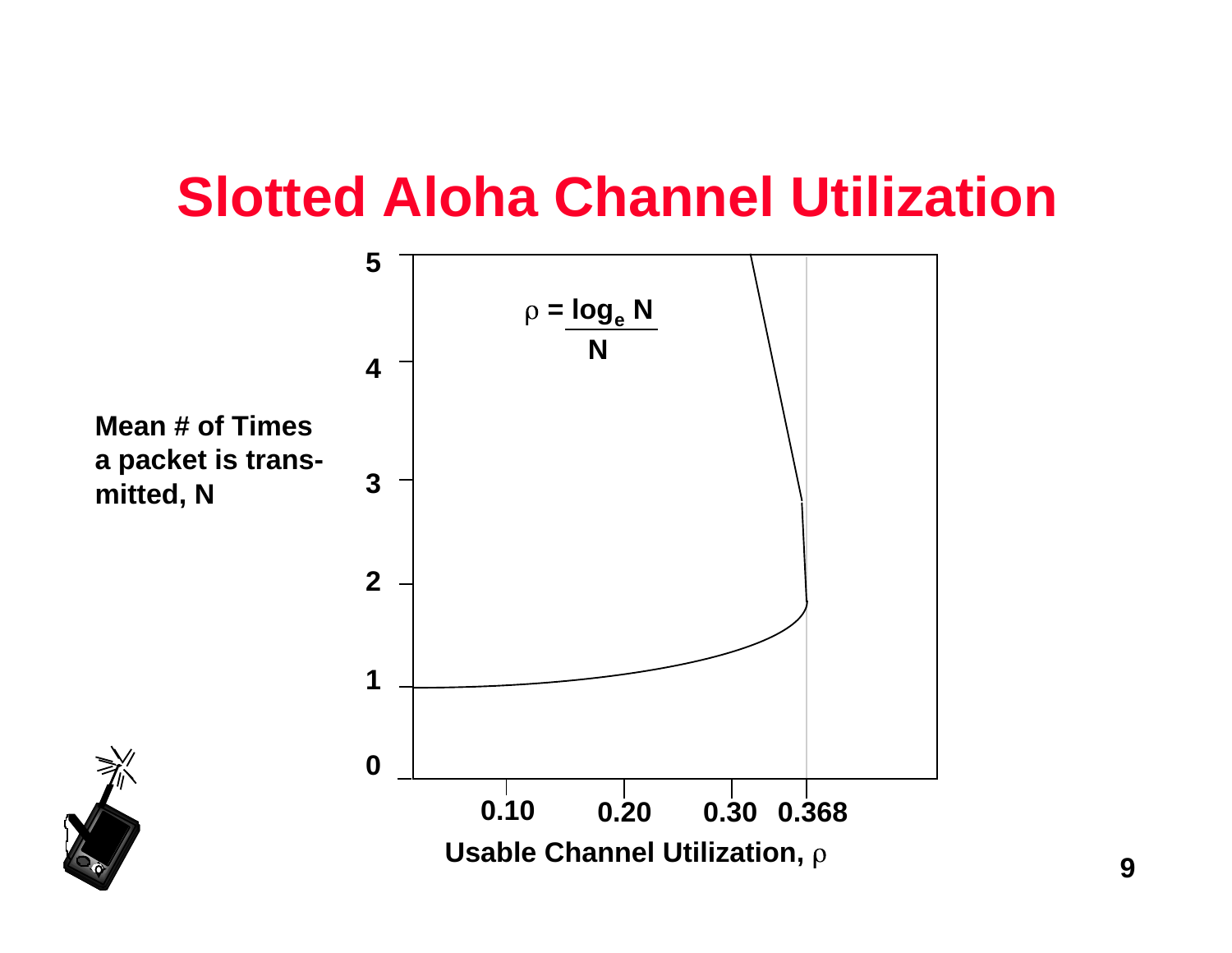## **Demand Assigned Multiple Access (DAMA)**

- **"Burst Reservation" System**
	- **Senders request reservation for future time slot**
	- **When slot time comes, transmit without contention**
	- **Trades higher utilization for higher latency**
	- **Commonly used in satellite systems**

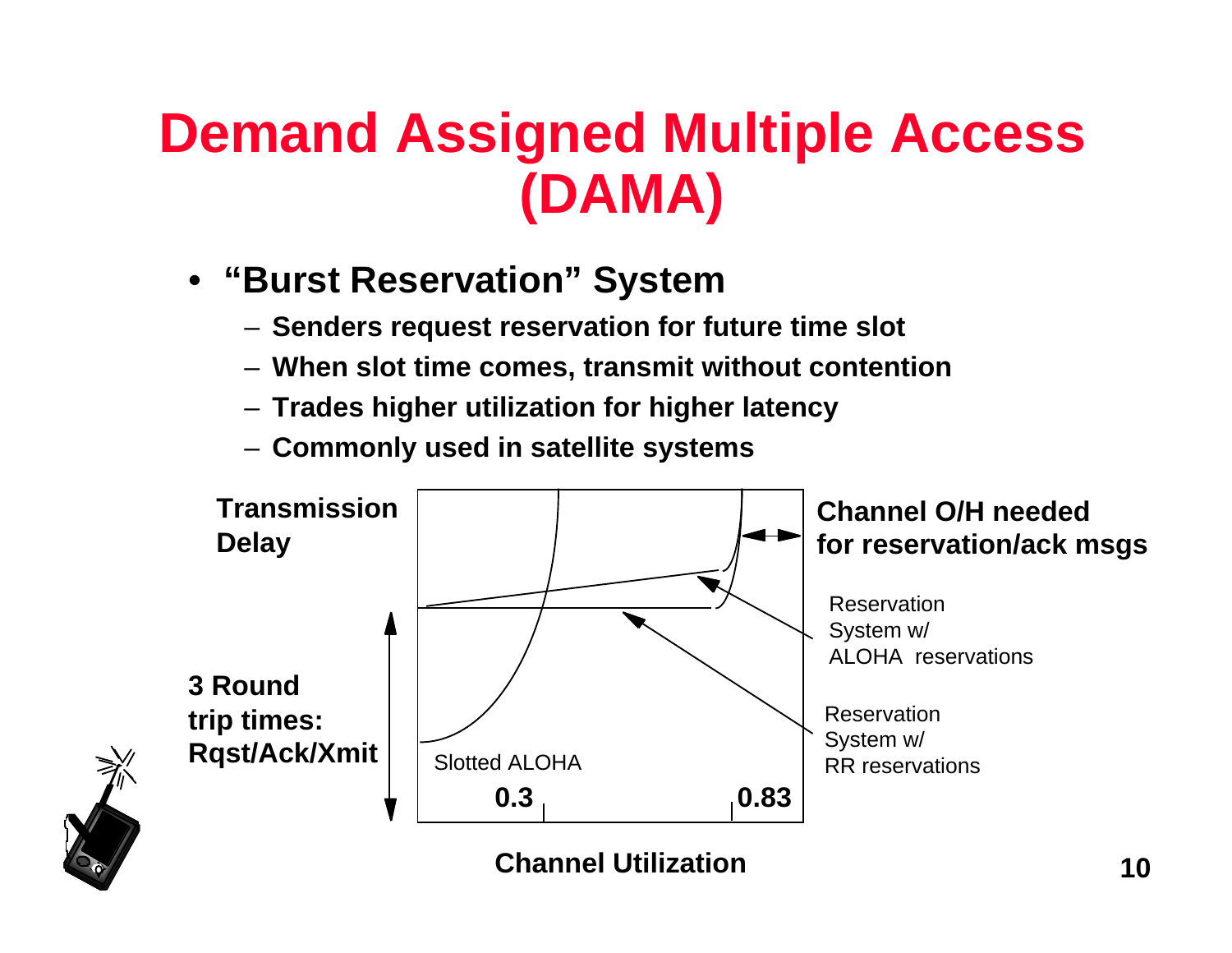### **Carrier Sense Multiple Access**

- **Wired LANs: CSMA/CD—Collision Detection**
	- **Listen to carrier before transmit**
	- **When carrier is quiet, transmit while reading back transmitted signal**
	- **If read back transmit, then collision; back off and retransmit later**
	- **Problem for wireless: transmitter may not be able to detect the collision (hidden terminal problem)**

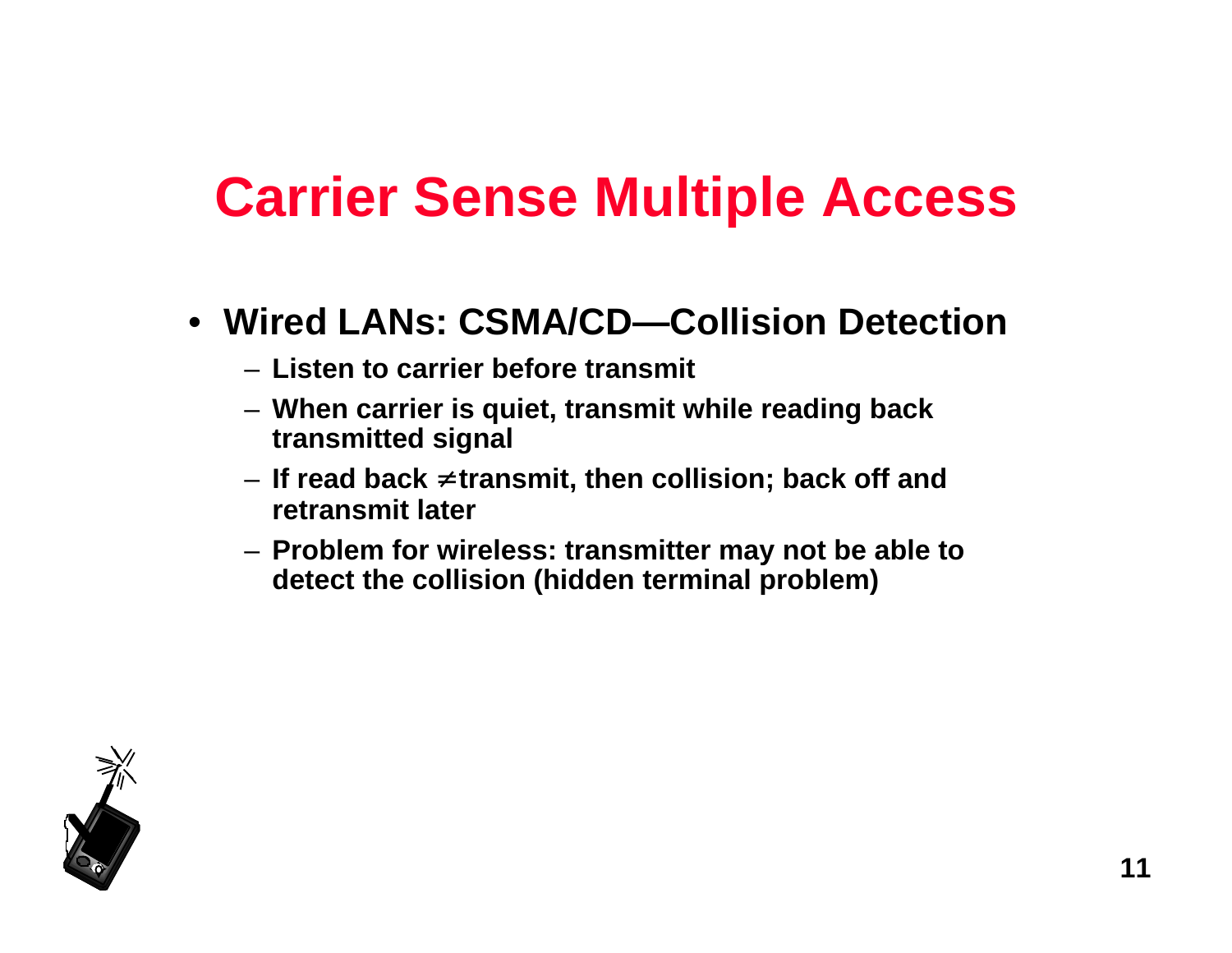## **Expected Features Wireless LAN MAC (IEEE 802.11)**

- **Throughput—high effective throughput**
- **Delay—predictable delays**
- **Transparency—diverse underlying PHY layers**
- **Multimedia Support—time bound services**
- **Fair Access—near-far problem**
- **Battery Power Consumption—sleep mode**
- **Maximum Number of Nodes**
- **Robustness in Collocated Networks**
- **Support for Mobility—low latency handoff**
- **Support for Ad Hoc Networking**

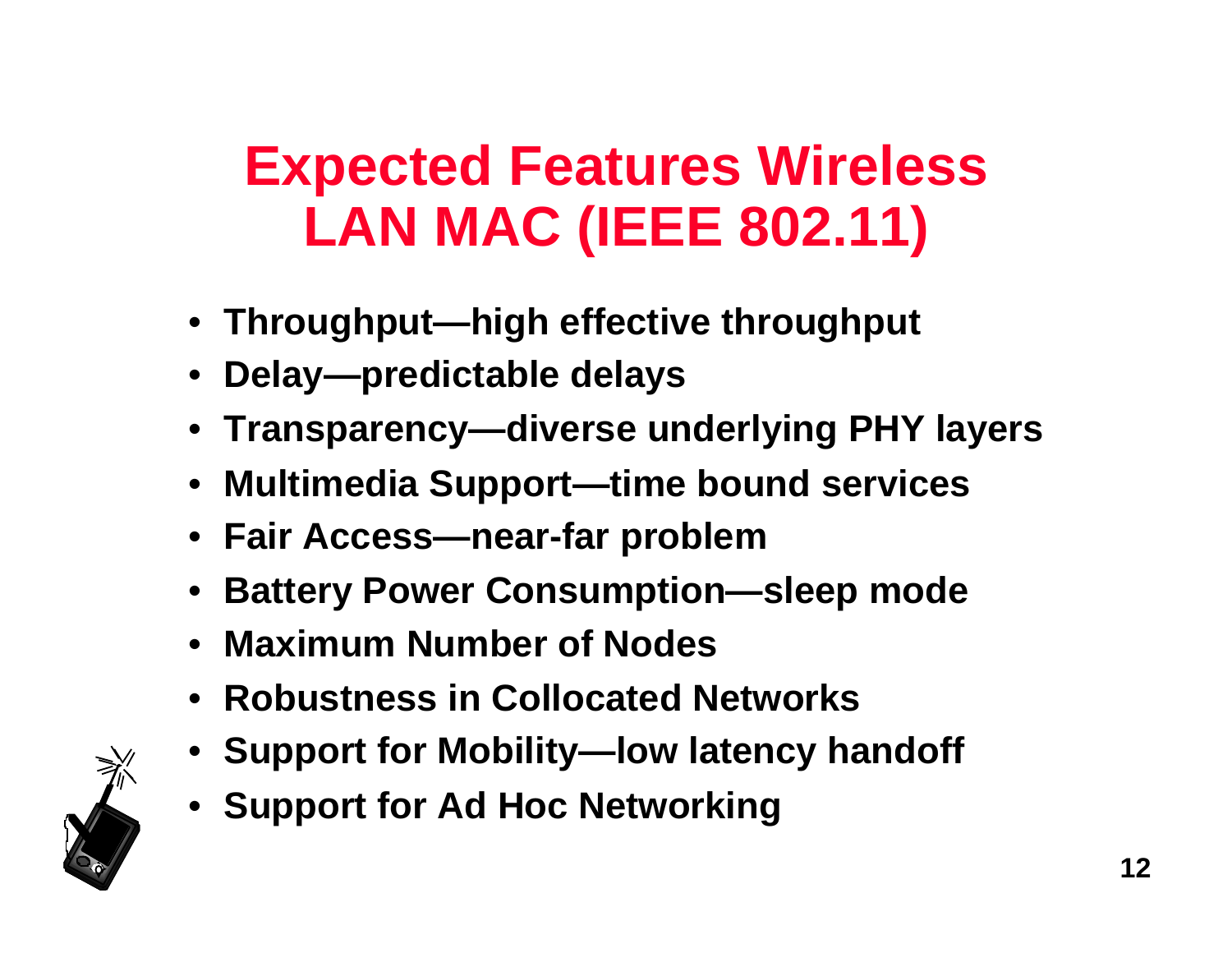## **Expected Features Wireless LAN MAC (IEEE 802.11)**

- **Unauthorized Access/Impact on Performance**
- **Support for Broadcast/Multicast**
- **Critical Delays Limit Coverage Area—sync problems**
- **Insensitivity to Capture**
- **Support Priority Traffic**
- **Asymmetric Access—Downlink vs. uplink**
- **Preserve Packet Order**
- **Works over wide range of distances, # of nodes**
- **Limit Physical Layer Complexity**

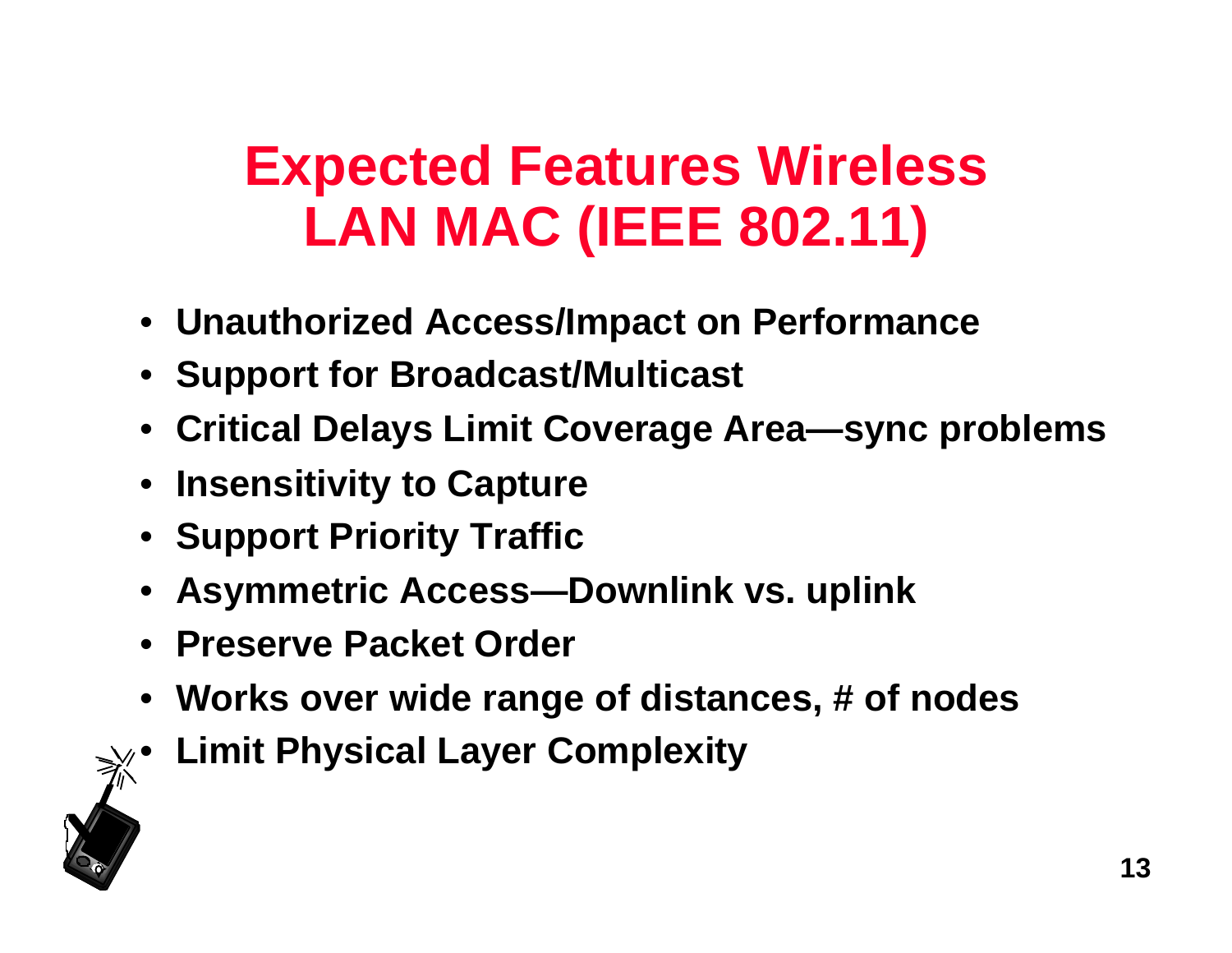## **Carrier Sense Multiple Access**

- **CSMA/CA—Collision Avoidance**
	- **When carrier is quiet, WAIT a random time and try again**
	- **If still quiet, then transmit**
	- **No guarantee that just because the transmitter obtains the medium that the receiver can hear the transmission**
- **Distributed Foundation Wireless MAC (DFW MAC—IEEE 802.11)**
	- **RTS: Request to send, transmitter to receiver: sender wishes to communicate with destination**
	- **CTS: Clear to send, receiver to transmitter: destination ready and available to receive from sender**
	- **DATA/ACK frame by frame; NAK indicates frame corrupted**
	- **RxBUSY: Receiver Busy, try again later**

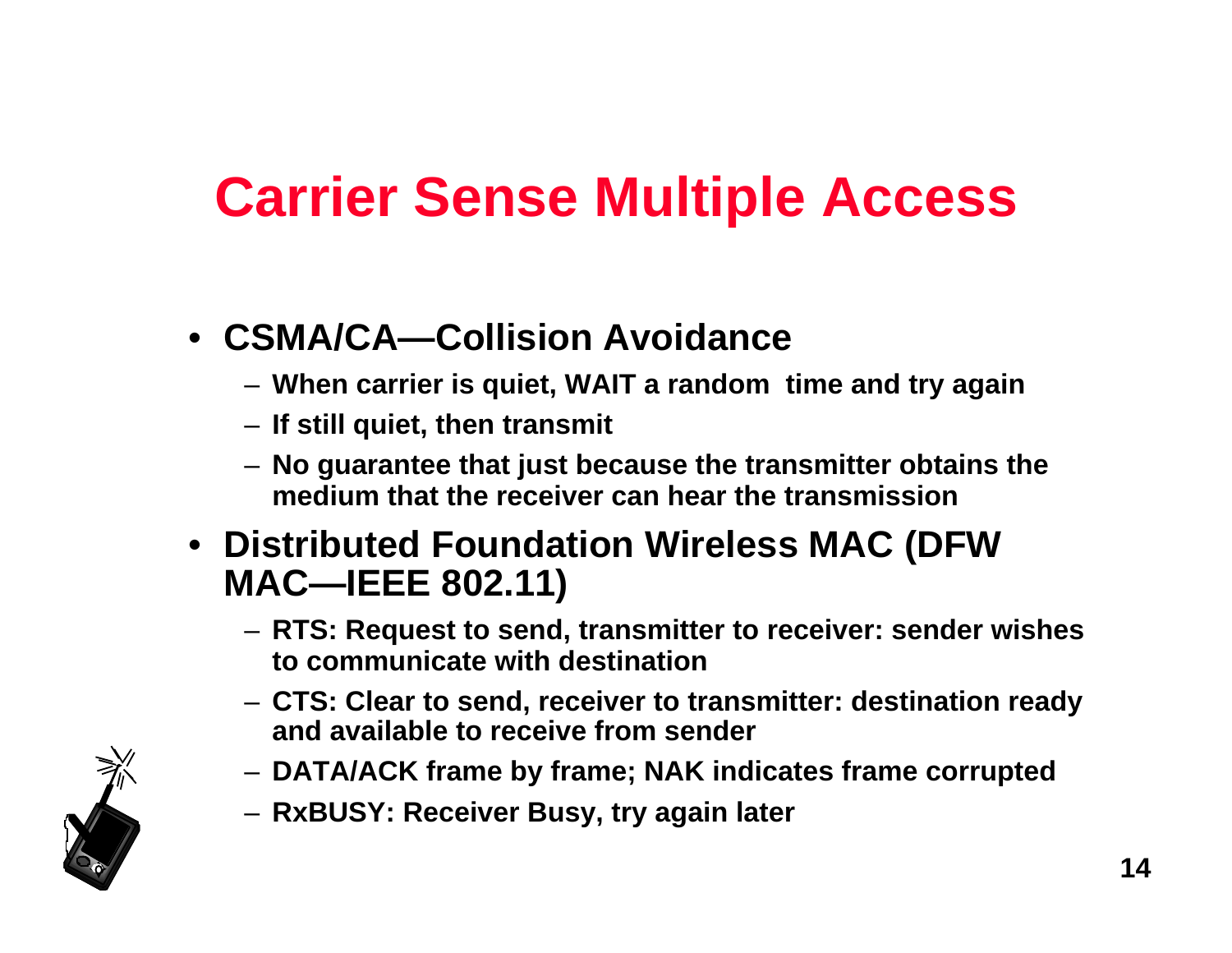### **DFW MAC**

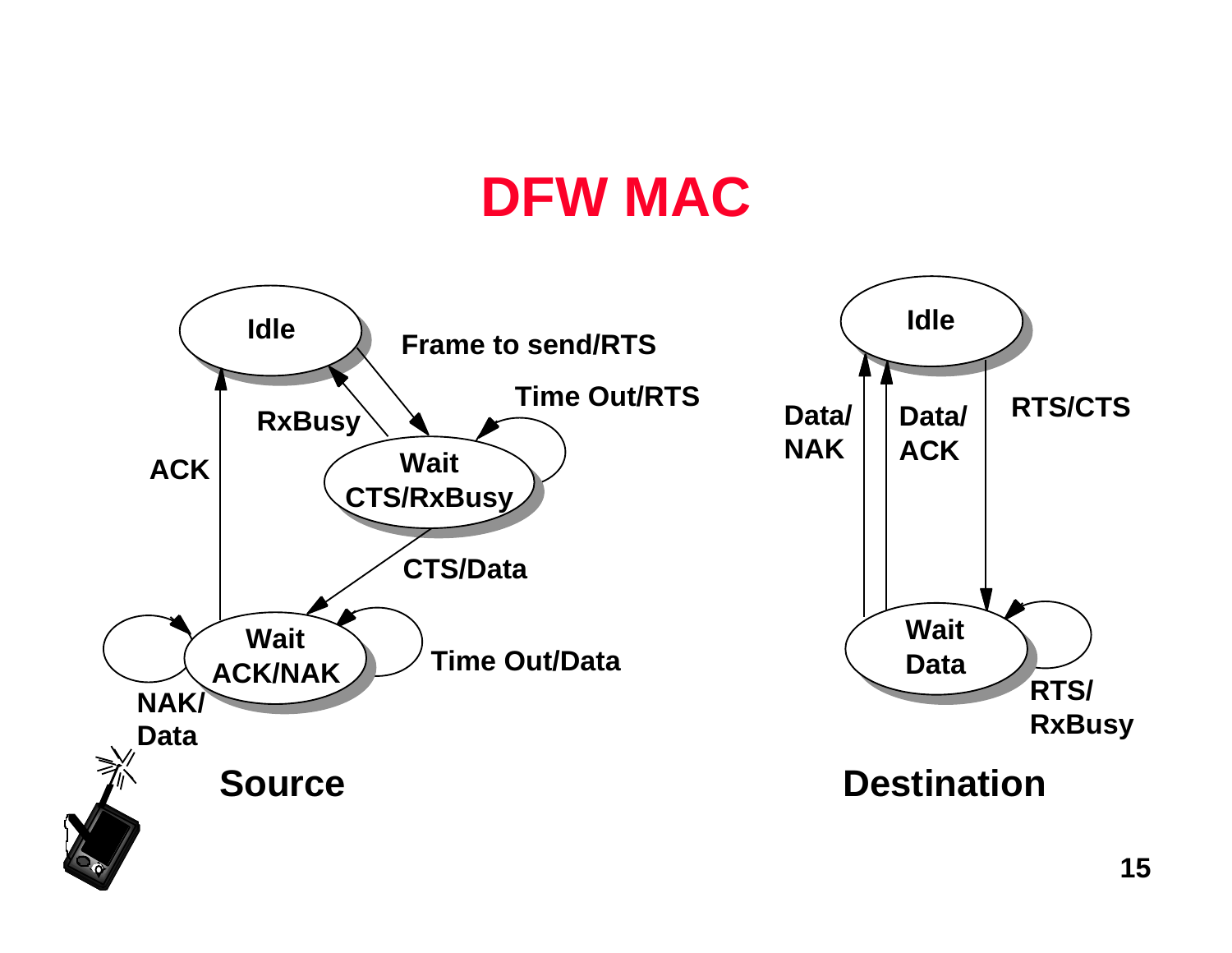# **Randomly Addressed Polling**

- **Use distributed polling algorithm, BS to MH, to avoid/ minimize collisions on the uplink**
	- **Invitation to contend: BS broadcasts READY to receive signal.**
	- **Contention scheme: MHs wishing to transmit generate random number (dynamic address) and transmit these simultaneously. These are sent orthogonally, using CDMA or FDMA techniques.**
	- **Coordination scheme: Exchange of random numbers repeats in multiple stages in an effort to detect the distinct number of ready-tosend MHs.**
	- **Uplink packet transmission: BS chooses an address with which to poll the MHs (collision is possible since two MHs may have generated same random number).**
	- **Acknowledgement: BS sends positive ACK if packet received successful or negative ack if not received, polls another MH immediately.**
- 
- **Once all random numbers have been used in polling, the process repeats from the beginning**
- **Claim 70-90% of channel throughput can be achieved, compared with 45-60% in CSMA schemes**